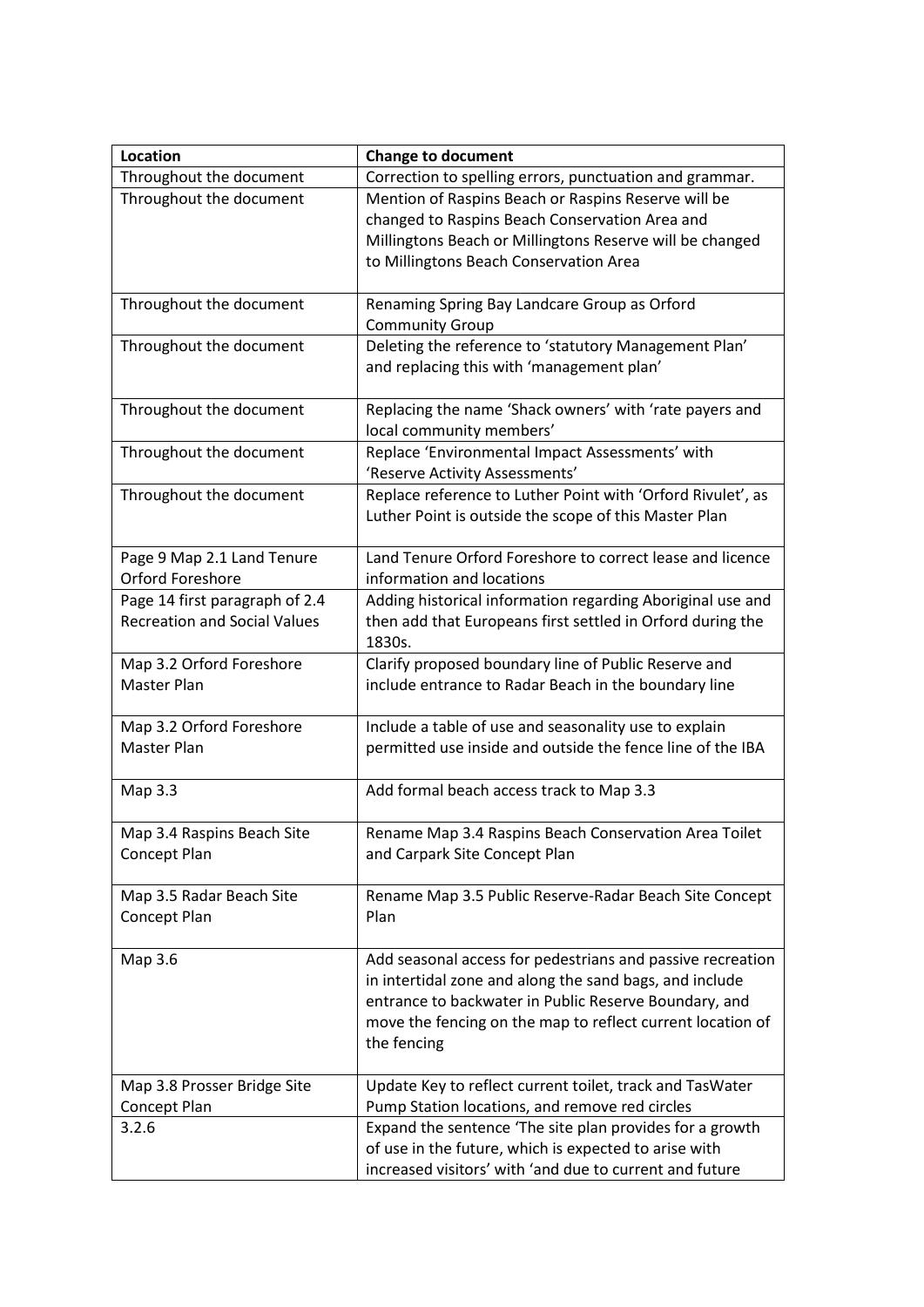|                                                             | subdivisions of the Shelly Beach area an increase in rate<br>payers.'                                                                                                                                                                                                                                                                                                                                                                                                                                                                             |
|-------------------------------------------------------------|---------------------------------------------------------------------------------------------------------------------------------------------------------------------------------------------------------------------------------------------------------------------------------------------------------------------------------------------------------------------------------------------------------------------------------------------------------------------------------------------------------------------------------------------------|
| Map 3.9 Millingtons Beach Site<br>Concept Plan              | Rename Millingtons Beach Conservation Area Carpark Site<br>Concept Plan and alter location of defined path to Prosser<br>River Foreshore to current location                                                                                                                                                                                                                                                                                                                                                                                      |
| Page 52 4.1.1 Short-term Action<br>Plan S4                  | Add PWS to members responsible for actions                                                                                                                                                                                                                                                                                                                                                                                                                                                                                                        |
| Page 52 4.1.1 Short-term Action<br>Plan                     | Add S20 "As mentioned in Appendix 2.4 With or without a<br>change to reservation status, the Council should explore<br>funding initiativesto employ bird stewards (e.g., something<br>like security guards for the birds) during the bird breeding<br>season, to give more direct protection than the current<br>passive measures which are inadequate. Council, Parks"                                                                                                                                                                           |
| Page 53 4.1.2 Medium-term<br><b>Action Plan M1</b>          | Add Council alongside PWS to members responsible for<br>M1                                                                                                                                                                                                                                                                                                                                                                                                                                                                                        |
| Page 53 4.1.2 Medium-term<br><b>Action Plan M10</b>         | Add info here Future revegetation works will have to be<br>properly resourced to deal with following WONS,<br>environmental weeds and coastal wattle control. There is<br>a management statement for Millingtons Beach Coastal<br>Reserve Management Strategy 1998 that would be useful<br>to guide future works. Will require a long term vegetation<br>management strategy that is well resourced to complete<br>the 15 year program. Include Council and Rate Payers and<br>Local Community alongside PWS to responsible members.<br>(Page 53) |
| Page 53 4.1.2 Medium-term<br><b>Action Plan M12</b>         | Add monitoring sites referred to in M12 to map and<br>include reference to map number in M12                                                                                                                                                                                                                                                                                                                                                                                                                                                      |
| Page 54 4.1.3 Long-term Action<br>Plan                      | Add L11 Investigate the feasibility of propagating and<br>reintroducing Calendenia. filamentosa into suitable habitat<br>in Millingtons Beach Conservation Area. Orchid<br>Conservation Program at RTBG, PWS                                                                                                                                                                                                                                                                                                                                      |
| Page 54 4.1.3 Long-term Action<br>Plan                      | Add L12 Investigate the feasibility of implementing<br>ecological patch burns in Millingtons Beach Conservation<br>Area, PWS to long term actions                                                                                                                                                                                                                                                                                                                                                                                                 |
| Page 55 4.2 Adopt Best Practice<br>part 5                   | Add 'Building site design of infrastructure needs to<br>incorporate predicted sea level rise, storm surges and<br>future visitor capacity.'                                                                                                                                                                                                                                                                                                                                                                                                       |
| <b>Throughout Appendices</b>                                | Add page numbers to the Appendices                                                                                                                                                                                                                                                                                                                                                                                                                                                                                                                |
| A2.1 Background and context to<br>first paragraph on Page 3 | Add information regarding confirmed sightings of Swift<br>Parrots foraging along the Orford foreshore and also<br>confirmed sightings of Eastern Barred Bandicoots at the<br>northern end of Raspins Beach Conservation and also                                                                                                                                                                                                                                                                                                                  |